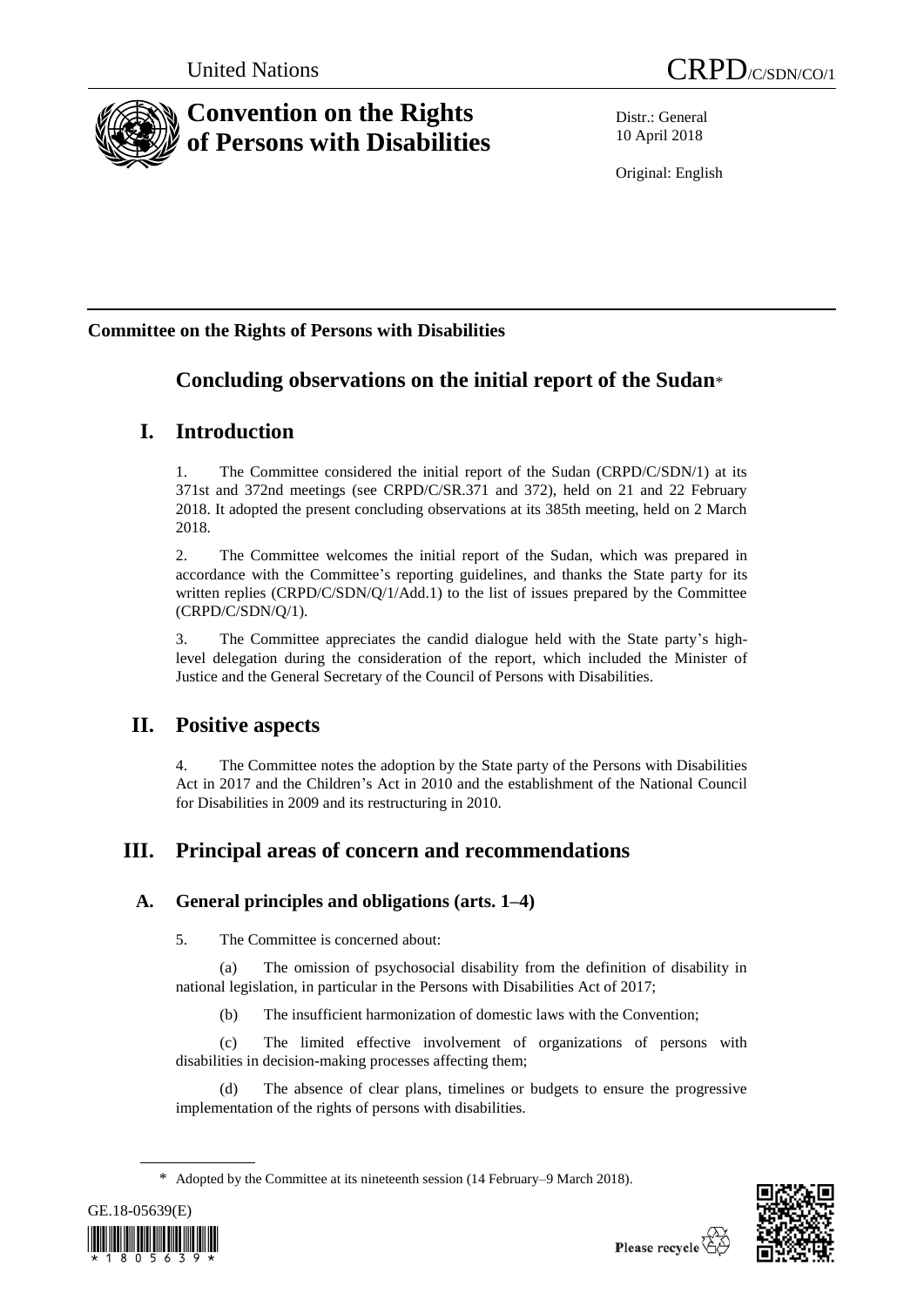6. **The Committee recommends that the State party:**

(a) **Review the Persons with Disabilities Act of 2017 to include psychosocial disability in the definition of disability;**

(b) **Establish a calendar for the harmonization of legislation with the Convention;** 

(c) **Ensure that representative organizations of person with disabilities are meaningfully involved in the design, implementation and evaluation of laws, policies and action plans and that their views are considered prior to the adoption of decisions related to them;** 

(d) **Develop, in consultation with organizations of persons with disabilities, plans, timelines and budgets to ensure the implementation of the Convention in the State party.** 

## **B. Specific rights (arts. 5–30)**

**Equality and non-discrimination (art. 5)**

7. The Committee is concerned that the Interim Constitution of 2005 and the Persons with Disabilities Act of 2017 do not explicitly prohibit discrimination on the basis of disability and that denial of reasonable accommodation is not recognized as a prohibited ground of discrimination.

8. **The Committee recommends that the State party review article 3 of the Persons with Disabilities Act of 2017 to explicitly prohibit discrimination on the basis of disability and to ensure that denial of reasonable accommodation is recognized as a form of disability-based discrimination. It further recommends that the State party include these provisions in the forthcoming draft Constitution, so as to provide the highest legal protection against disability-based discrimination and multiple and intersectional forms of discrimination faced by persons with disabilities.**

9. The Committee is concerned about the absence of penalties in national laws, both for public and private institutions and for individuals who discriminate against persons on the basis of their disability. It is also concerned about the lack of effective legal remedies against discrimination.

10. **The Committee recommends that the State party take measures to strengthen the effectiveness of the National Commission on Human Rights and the Office of the Public Prosecutor in providing redress, including compensation, for persons who have faced discrimination on the basis of their disability and in sanctioning perpetrators.**

11. The Committee is concerned that training on non-discrimination and reasonable accommodation are not regularly imparted to public and private actors.

12. **The Committee recommends that the State party regularly train public and private actors on non-discrimination and reasonable accommodation of persons with disabilities, focusing on the human rights-based approach to disability instead of the traditional medical and charity approach.**

## **Women with disabilities (art. 6)**

13. The Committee is concerned that women and girls with disabilities face multiple and intersectional discrimination and exclusion in all areas of life. In particular, it is concerned about:

(a) The lack of legislation protecting women and girls with disabilities from gender-based violence, particularly in the home and in institutions; the persistence of cases of neglect, violence, restraint and seclusion, sexual violence and abuse, including genital mutilation, of women and girls with disabilities; and the lack of access to shelters and adequate services for victims of such violence;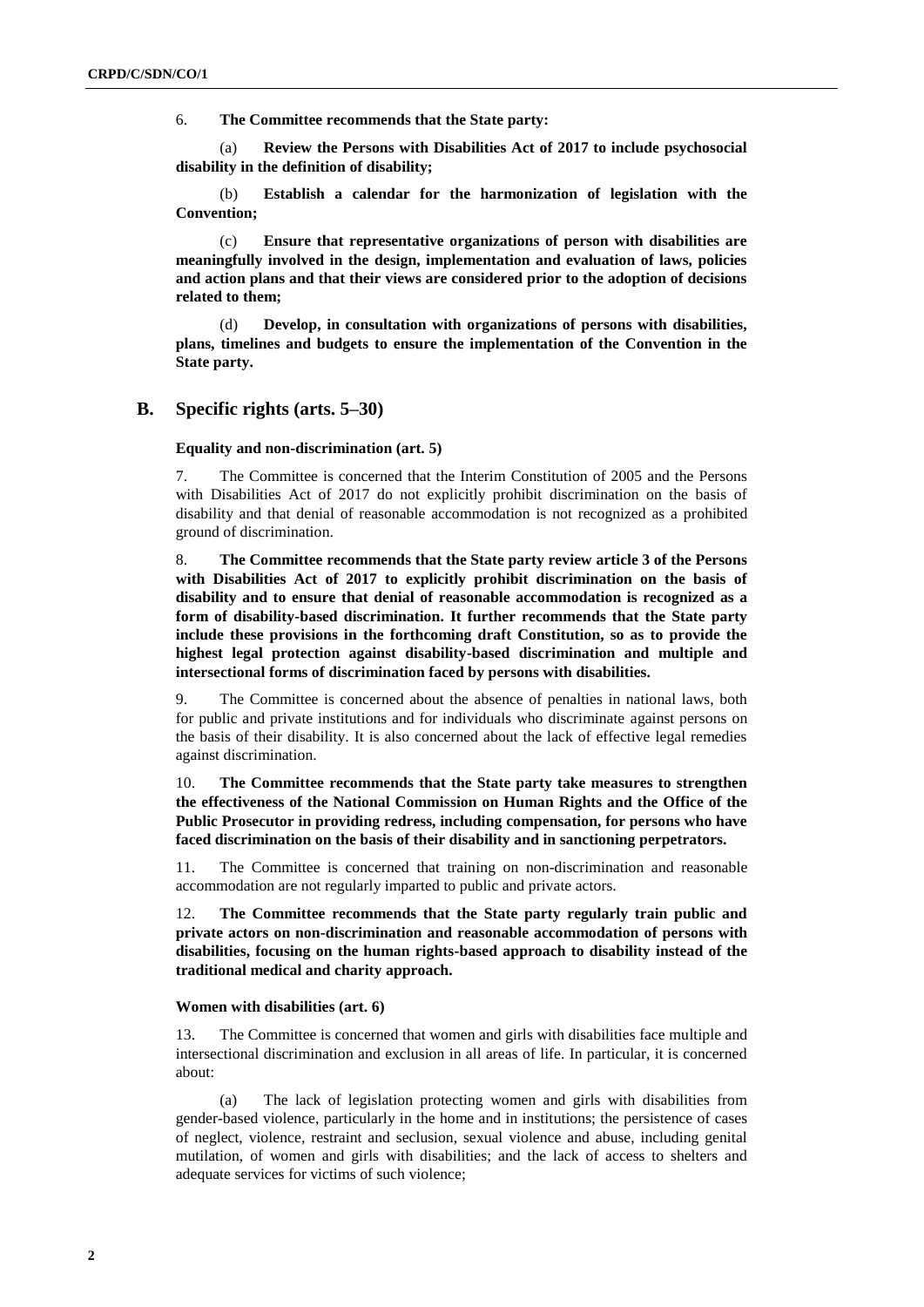(b) The fact that national gender policies and programmes do not sufficiently include a disability perspective and that gender is not mainstreamed in disability policies;

(c) The lack of accessibility to mainstream services and reasonable accommodation for women and girls with disabilities, especially those with psychosocial and/or intellectual disabilities.

14. **In line with its general comment No. 3 (2016) on women and girls with disabilities and in the light of targets 5.1, 5.2 and 5.5 of the Sustainable Development Goals, the Committee recommends that the State party strengthen measures to address multiple and intersecting forms of discrimination against women and girls with disabilities and, in particular:**

(a) **Implement effective legal, policy and practical measures to address gender-based violence, including genital mutilation of women and girls with disabilities; prevent and investigate violations of their human rights and prosecute and punish those responsible; and ensure that those affected have access to immediate protection and accessible support services, including reasonable accommodation in mainstream services and shelter facilities;**

(b) **Include the rights of women and girls with disabilities in national gender policies and programmes, in particular the Sudanese National Strategy for Women, and mainstream gender into disability-related public measures;** 

Take all measures necessary to increase the accessibility of mainstream **services and reasonable accommodation for all women and girls with disabilities and ensure the involvement of organizations of women and girls with disabilities in the development, implementation and monitoring of such services.**

#### **Children with disabilities (art. 7)**

15. The Committee is concerned about:

(a) The lack of measures taken to criminalize violence against children with disabilities, including corporal punishment and sexual violence, in all settings and under all circumstances;

(b) The failure to include the rights of children with disabilities in national policies, plans and programmes for children;

The prevalence of stigma, discrimination against and harmful stereotypes of children with disabilities, and the persistence of traditional attitudes to seclusion and institutionalization.

16. **The Committee recommends that the State party:**

(a) **Criminalize violence against children with disabilities, including corporal punishment and sexual violence, under all circumstances and in all settings, including by amending the Children's Act of 2010 and the Criminal Code, and adopt and implement measures for sanctioning perpetrators;** 

(b) **Mainstream the rights of children with disabilities in national policies, plans and programmes for children;** 

Take measures to combat the stigmatization and stereotyping of children **with disabilities within families and in society and implement strategies to prevent the abandonment, neglect, seclusion and institutionalization of children with disabilities.** 

#### **Awareness-raising (art. 8)**

17. The Committee is concerned about:

(a) The limited knowledge and awareness of the rights of persons with disabilities, within society in general and among public officials in particular, and the absence of a comprehensive national disability awareness policy or strategy to strengthen efforts to prevent and combat disability stereotypes and discrimination on the basis of impairment;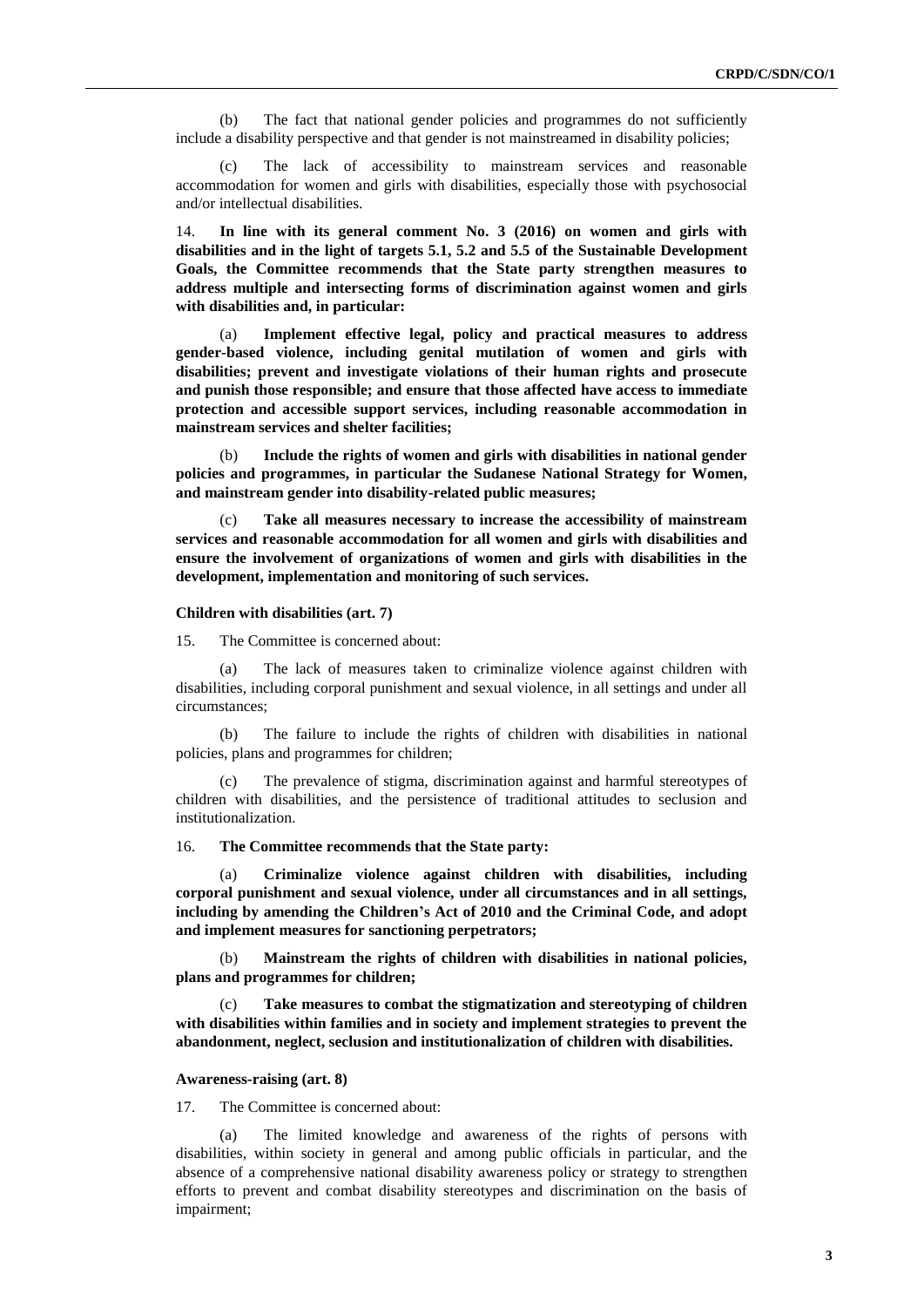(b) Awareness-raising campaigns focusing on impairments rather than rights and reinforcing the charity-based approach to disability.

18. **The Committee recommends that the State party:** 

(a) **Adopt a national disability awareness policy or strategy to prevent and combat discrimination faced by persons with disabilities, with the participation of persons with disabilities through their representative organizations, aimed at combating stigma and stereotypes and reaffirming the value and dignity of persons with disabilities;** 

(b) **Conduct training activities for communication and media professionals in line with the human rights-based approach to disability.** 

#### **Accessibility (art. 9)**

19. The Committee notes that the State party has introduced accessibility standards, through the Construction Code for newly constructed buildings and the transport system, but it is concerned that the Code is not legally binding. The Committee is also concerned about the lack of a plan or a time frame to extend accessibility standards to all areas, with legally enforceable sanctions and monitoring mechanisms, and to remove existing barriers to both infrastructure and access to information and technology.

20. **In the light of article 9 of the Convention and its general comment No. 2 (2014) on accessibility, the Committee recommends that, in its efforts to meet Goal 9 and targets 11.2 and 11.17 of the Sustainable Development Goals, the State party:** 

(a) **Review its legislation to provide for the mandatory application of accessibility standards in all areas, for monitoring mechanisms and for sanctions on those who fail to apply them;**

(b) **Develop, in consultation with organizations of persons with disabilities, a comprehensive national accessibility action plan with time frames, monitoring and evaluation benchmarks;** 

(c) **Expedite the availability of materials produced in Braille, Easy Read, audio and other accessible formats.**

### **Situations of risk and humanitarian emergencies (art. 11)**

21. The Committee is concerned about:

(a) The absence of a national strategy for the protection of persons with disabilities in emergency and humanitarian situations;

(b) The limited support provided for persons with disabilities who are internally displaced, refugees or asylum seekers.

22. **The Committee recommends that the State party:** 

Adopt a disaster risk reduction strategy that is accessible and inclusive **of persons with disabilities, in line with the Sendai Framework for Disaster Risk Reduction, and ensure that humanitarian actors are trained in the human rightsbased approach to disability;** 

Strengthen its efforts to provide adequate support for persons with **disabilities who are internally displaced, refugees or asylum seekers.**

### **Equal recognition before the law (art. 12)**

23. The Committee is concerned about laws in the State party that continue to deny or restrict the legal capacity of persons with disabilities in many areas of life, in particular that of persons with intellectual and/or psychosocial disabilities, including such provisions as the Personal Status Act of 1991, the Public Guardianship Act, article 202 of the Code of Criminal Procedure of 1991, and articles 57 to 61 of the Civil Transactions Act of 1984.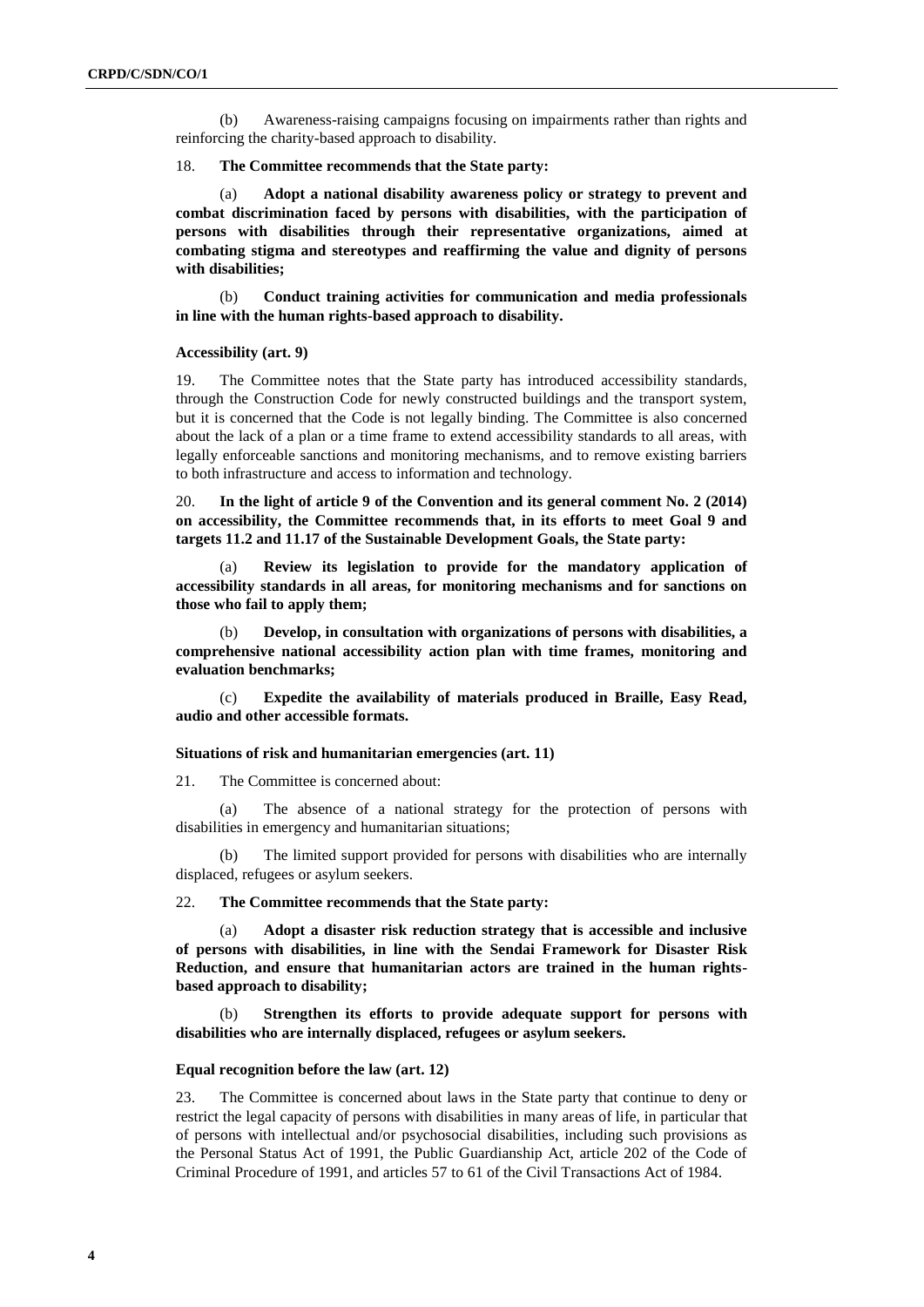24. **The Committee recommends that the State party:**

(a) **Review its legislation, including the above-mentioned Acts, to abolish the deprivation of legal capacity on the basis of impairment;**

(b) **Introduce supported decision-making arrangements that respect the autonomy, will and preferences of persons with disabilities and raise awareness of such arrangements among persons with disabilities, their families and society;** 

(c) **Conduct capacity-building activities for public officials on the right to equal recognition before the law of persons with disabilities and on supported decision-making arrangements.**

## **Access to justice (art. 13)**

25. The Committee regrets the lack of information regarding access to justice for persons with disabilities. It is particularly concerned about the lack of accessibility of the judicial system, owing to insufficient knowledge about disability issues within the judicial and law enforcement sectors; the lack of adequate procedural accommodations; the lack of judicial information in accessible formats; and the lack of accessibility to police and judicial premises.

26. **The Committee recommends that the State party:**

(a) **Take measures to implement in practice the Ministry of Justice's circular of 2016 requiring courts to facilitate trial procedures and procedural accommodation for persons with disabilities and to extend such measures to the police and prosecution services;** 

(b) **Adopt measures to ensure that all persons with disabilities, in particular persons with psychosocial and/or intellectual disabilities and persons who are deaf or hard of hearing, have access to justice and to information and communication in accessible formats, such as Braille, tactile, Easy Read and sign language;**

Conduct training for law enforcement personnel on the human rights**based approach to disability.** 

### **Liberty and security of the person (art. 14)**

27. The Committee is concerned about article 49 of the Criminal Code, which may lead to the arbitrary institutionalization of persons with disabilities, and about the enduring practice of institutionalizing persons with disabilities against their will and for extended periods of time, including in institutions run by traditional healers.

28. **Taking into consideration its guidelines on article 14 (2015), the Committee recommends that the State party review article 49 of the Criminal Code to ensure that persons with disabilities are not arbitrarily institutionalized in the context of criminal procedures, and take measures to eradicate the forced institutionalization of persons with disabilities, in particular persons with intellectual and/or psychosocial disabilities, including in institutions run by traditional healers.** 

## **Freedom from torture and cruel, inhuman or degrading treatment or punishment (art. 15)**

29. The Committee is concerned that persons with disabilities are subjected to involuntary medical treatment, including by non-certified traditional healers, and continue to be physically restrained, in particular persons with intellectual and/or psychosocial disabilities.

30. **The Committee recommends that the State party take measures to:**

(a) **Ensure that medical treatment is carried out with the free, prior and informed consent of persons with disabilities;**

(b) **Train medical personnel on the human rights-based approach to disability;**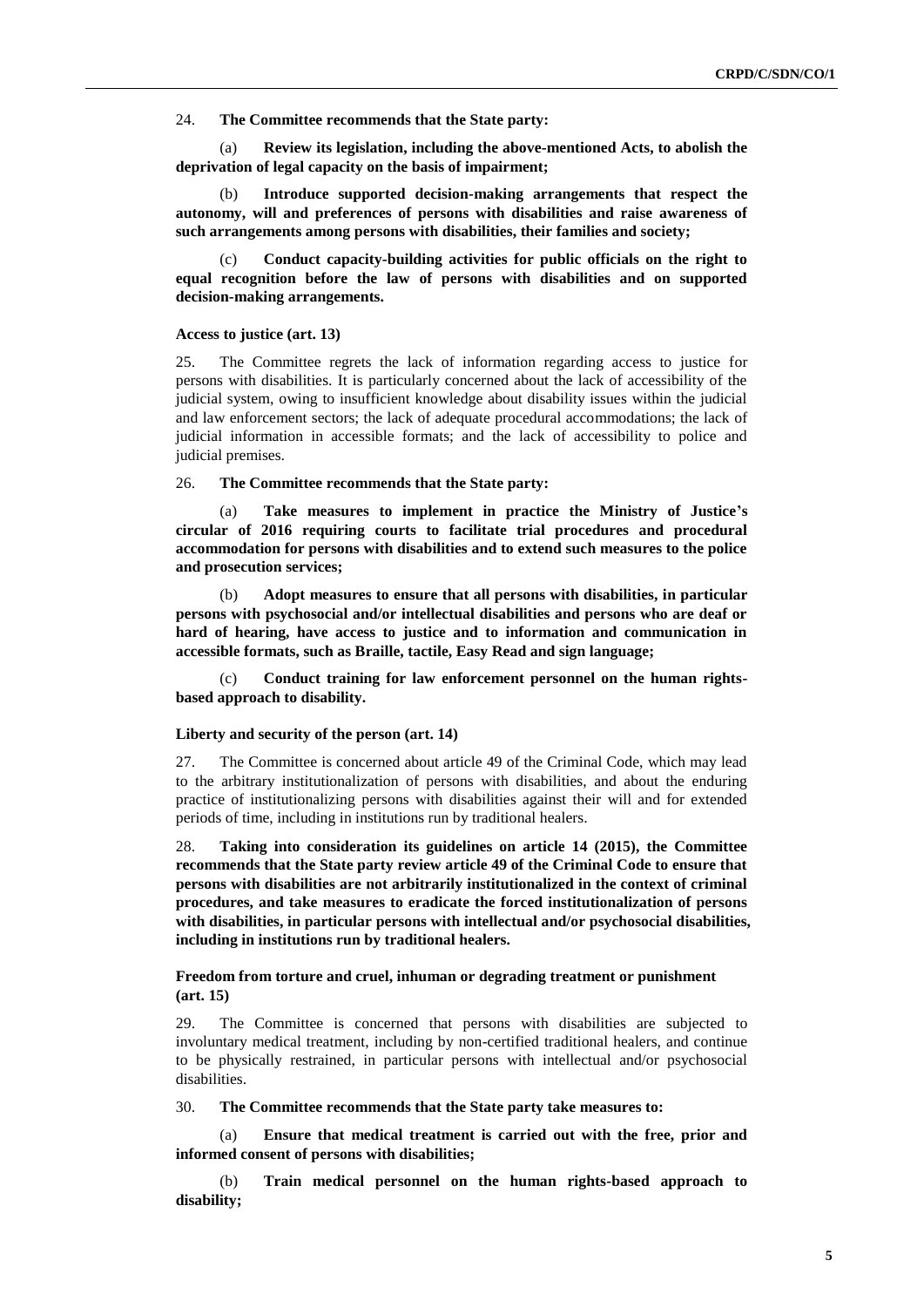## (c) **Prohibit treatment by non-certified traditional healers;**

## (d) **Ensure that persons with intellectual and/or psychosocial disabilities are not physically restrained.**

31. The Committee is concerned that female genital mutilation is still not criminalized in the State party. It regrets the lack of information on women and girls with disabilities in the national strategy 2008–2018 to prevent female genital mutilation and other awarenessraising initiatives.

32. **The Committee recommends that the State party strengthen its efforts to criminalize female genital mutilation and to include women and girls with disabilities in all measures to fight and prevent the practice.**

### **Freedom from exploitation, violence and abuse (art. 16)**

33. The Committee is concerned about the absence of information on the investigation, prosecution and sanctioning of cases of violence against persons with disabilities.

34. **The Committee recommends that the State party duly record, investigate, prosecute and sanction cases of violence against persons with disabilities throughout the criminal and judicial processes.** 

## **Protecting the integrity of the person (art. 17)**

35. The Committee is concerned that sterilization without the free and informed consent of women and girls with disabilities is not explicitly prohibited.

## 36. **The Committee recommends that the State party explicitly prohibit the forced sterilization of persons with disabilities, in particular women and girls, and criminalize this practice.**

## **Liberty of movement and nationality (art. 18)**

37. The Committee is concerned about restrictions imposed on persons with disabilities limiting their freedom of movement, whereby persons with physical disabilities require a medical report as a precondition for travelling by air and persons with psychosocial and/or intellectual disabilities require approval from their guardians if they wish to travel.

## 38. **The Committee recommends that the State party abolish the requirements that impede the freedom of movement of persons with disabilities within and outside its territory.**

#### **Living independently and being included in the community (art. 19)**

39. The Committee notes with concern the absence of a strategy to promote and ensure the transition to full independent living for all persons with disabilities within the community, including with the support of personal assistance programmes. It is also concerned that persons with psychosocial disabilities are still forced to live in reformatories without their consent, ostensibly in the interests of ensuring close supervision and providing access to better health care and treatment.

40. **In the light of its general comment No. 5 (2017) on living independently and being included in the community, the Committee recommends that the State party:**

(a) **Adopt the legal and political measures necessary to ensure the right of all persons with disabilities to independent living and inclusion in the community, including by providing for personal assistance and assistive aids;** 

(b) **Adopt the measures necessary to ensure that persons with disabilities have a legal entitlement to a sufficient personal budget for independent living that takes into account the additional costs related to disability, and redirect resources from institutionalization to community-based services.**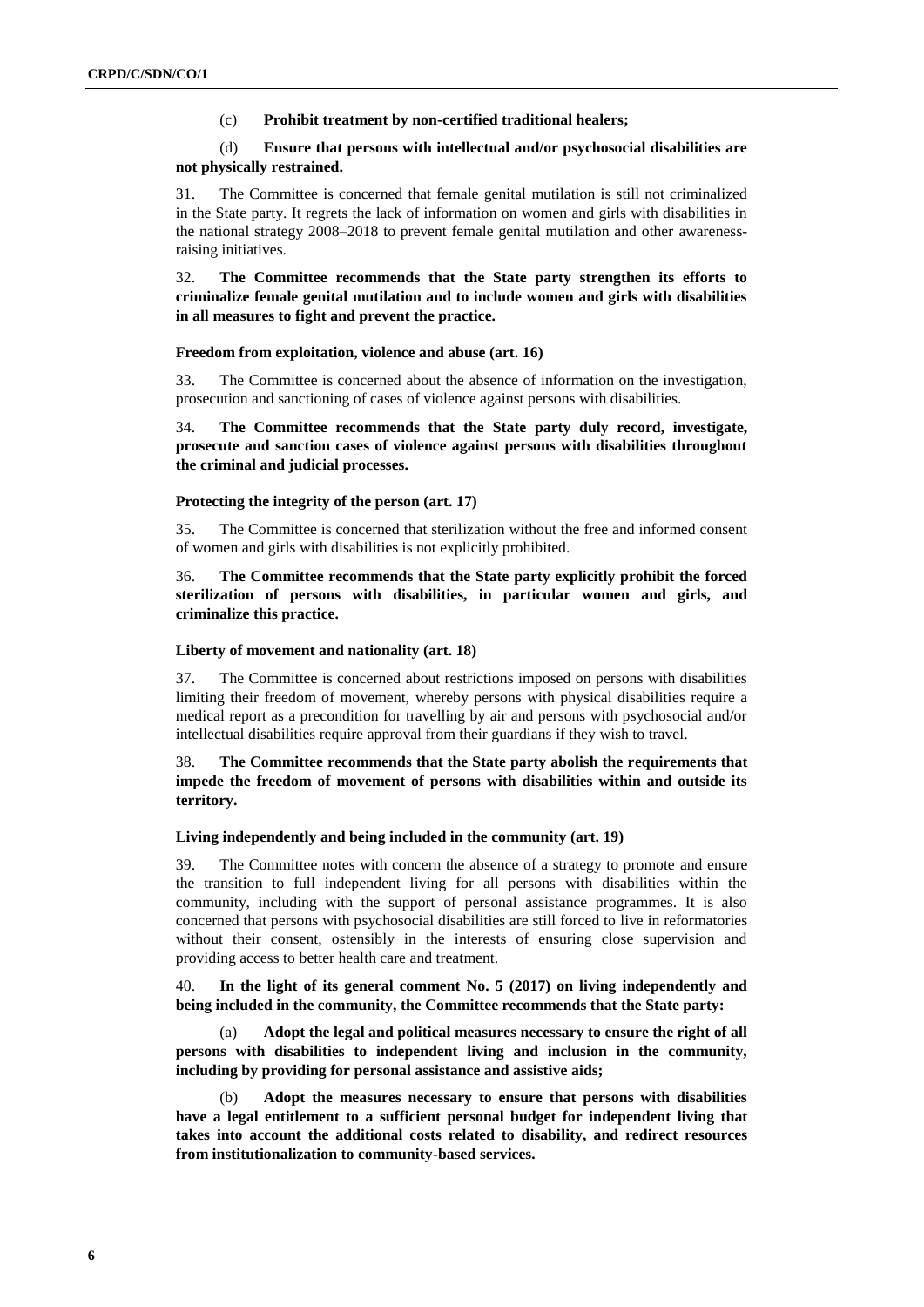#### **Personal mobility (art. 20)**

41. The Committee notes the efforts undertaken by the State party to promote access to assistive devices but is concerned about the challenges faced by persons with disabilities in acquiring necessary mobility aids and assistive devices, including assistance technologies, as their cost remains prohibitive.

42. **The Committee recommends that the State party adopt measures to ensure the provision of mobility and assistive devices, including assistance technologies, at affordable cost, for persons with disabilities.**

### **Freedom of expression and opinion, and access to information (art. 21)**

43. The Committee is concerned about how little public information is available to persons with disabilities in accessible formats, such as sign language interpretation, tactile, Braille, Easy Read and other alternative forms of communication, in both public and private media outlets. The Committee is also concerned about the lack of recognition of sign language as an official language.

## 44. **The Committee recommends that the State party:**

(a) **Consider adopting a bill on the right to access information and eliminate any limitation that hinders the exercise by persons with disabilities of their freedom to seek, receive and impart information and ideas on an equal basis with others, by, inter alia, ensuring that website owners and designers make their websites accessible to persons with disabilities, especially blind and visually impaired persons;** 

(b) **Adopt concrete measures to recognize sign language as an official language and to make provision for it to be taught in schools; develop a pool of qualified sign language interpreters, and teachers using tactile, Braille and Easy Read skills; and ensure that television stations provide news and other programmes in accessible formats, especially for deaf and hard-of-hearing persons.** 

## **Respect for home and the family (art. 23)**

45. The Committee is concerned about provisions in the Personal Status Act of 1991 that limit the rights of persons with disabilities to form families and exercise their parental rights by stipulating legal capacity or the consent of their guardian as a prerequisite.

## 46. **The Committee recommends that the State party:**

(a) **Review the Personal Status Act of 1991 to ensure that persons with disabilities can exercise their rights with regard to marriage, family, parenthood and relationships on an equal basis with others and on the basis of their free and informed consent;** 

(b) **Adopt measures to support parents with disabilities to exercise their parental rights at home and to eliminate the social stigma directed against persons with disabilities with regard to marriage and parenthood.**

## **Education (art. 24)**

47. While noting the progress made in the Persons with Disabilities Act of 2017 regarding access to education, the Committee is concerned about:

(a) The low school enrolment and retention rates of children with disabilities;

(b) The continuing approach to segregated schools, which results in the exclusion of children and persons with disabilities from the mainstream educational system on the basis of impairment;

(c) Discrimination against children with psychosocial and/or intellectual impairments in access to education;

(d) The limited support for learners with disabilities, including in the areas of vocational training and tertiary education.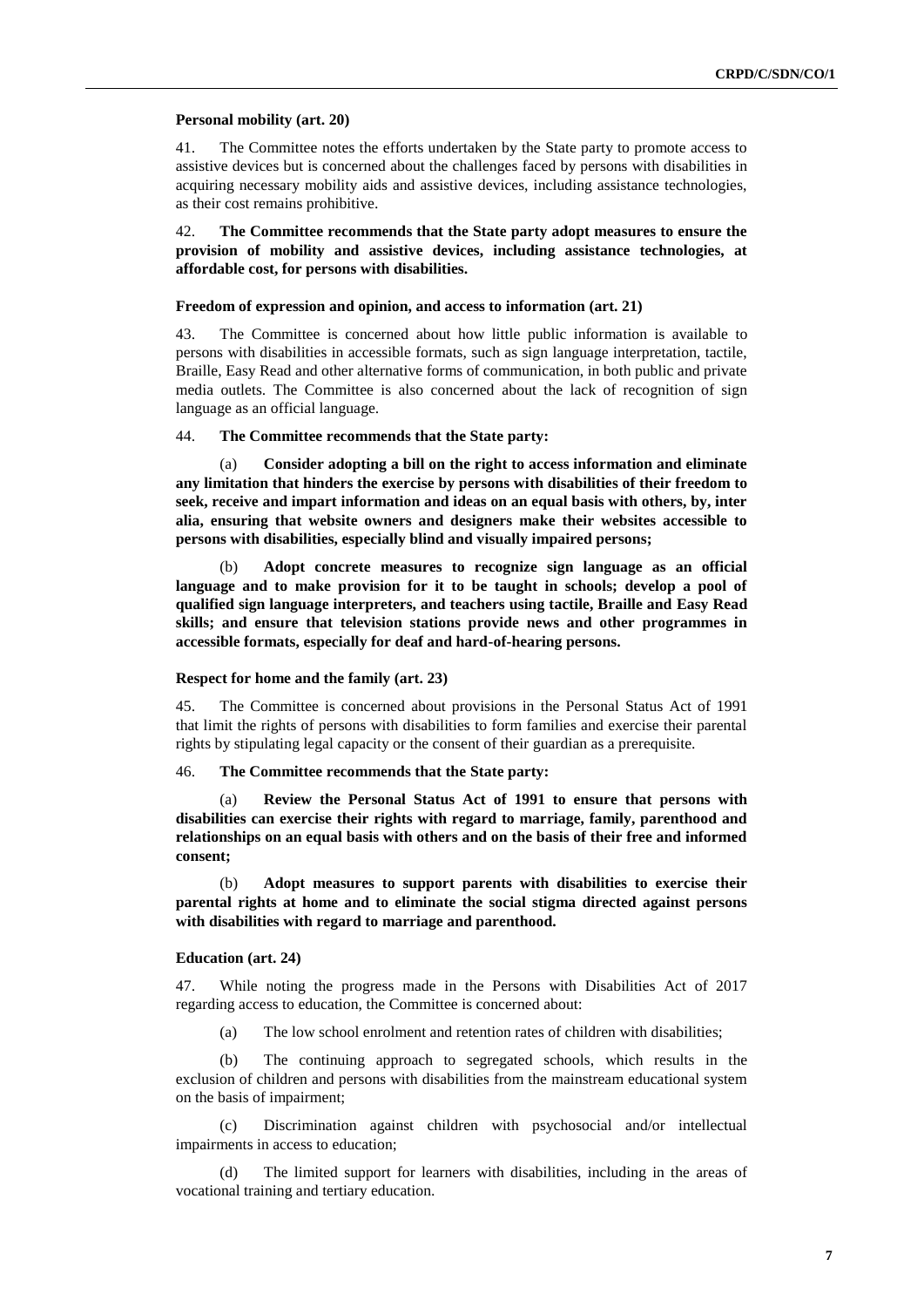48. **In line with the Committee's general comment No. 4 (2014) on the right to inclusive education and targets 4.5 and 4.8 of the Sustainable Development Goals, the Committee recommends that the State party:**

(a) **Take prompt measures to ensure that all children with disabilities have access to inclusive, high-quality and free primary and secondary education, and provide reasonable accommodation to ensure that education is available for such children;**

(b) **Take measures to establish an inclusive education system at all levels, to include preschool, primary, secondary and tertiary education and vocational training, without discrimination and on an equal basis with others;**

(c) **Remove the barriers to access to education and promote retention for children with psychosocial and/or intellectual impairments by, inter alia, establishing a permanent programme for the training of teachers in inclusive education and the development of methodological tools for teaching, together with the resources necessary for its implementation;** 

(d) **Implement initiatives and public-private partnerships to design accessible pedagogical tools and teaching methods and to provide students with disabilities with access to new technologies and the Internet;** 

To explicitly and immediately enforce the prohibition of exclusion of **learners with disabilities from regular schools on the basis of their impairments.**

#### **Health (art. 25)**

49. The Committee is concerned about the overall lack of accessibility of mainstream health services. In particular, it is concerned at:

(a) The general lack of awareness among medical personnel about the rights of persons with disabilities and the absence of training for such personnel in other communication methods;

(b) The absence of protocols to ensure the free and informed consent of persons with disabilities with regard to health services;

(c) Barriers faced by persons with disabilities in obtaining access to health services, especially in rural areas, as a result of the geographical remoteness of health centres, the physical obstacles involved and the lack of information in accessible formats;

(d) The lack of information on sexual and reproductive health in accessible formats for persons with disabilities, including women and girls;

(e) The limited availability of specialized health-care services relating to disabilities and the high cost of obtaining access to them.

50. **The Committee recommends that the State party:**

(a) **Adopt a strategy to ensure access to health services by persons with disabilities, including by training medical personnel in the rights of persons with disabilities, in the human rights-based approach to disability and in alternative communication methods;**

(b) **Adopt health protocols aimed at ensuring the realization of the right of persons with disabilities to give their free and informed consent to medical treatments;**

Take measures to ensure the availability and accessibility of health-care **facilities and services, including in rural areas, by removing physical obstacles to health centres and providing information in accessible formats;**

(d) **Ensure the dissemination of information on sexual and reproductive health rights in appropriate formats for all persons with disabilities, and the availability of gender- and age-sensitive services, including in rural areas;** 

(e) **Promote the availability and affordability of specialized health-care services related to disabilities.**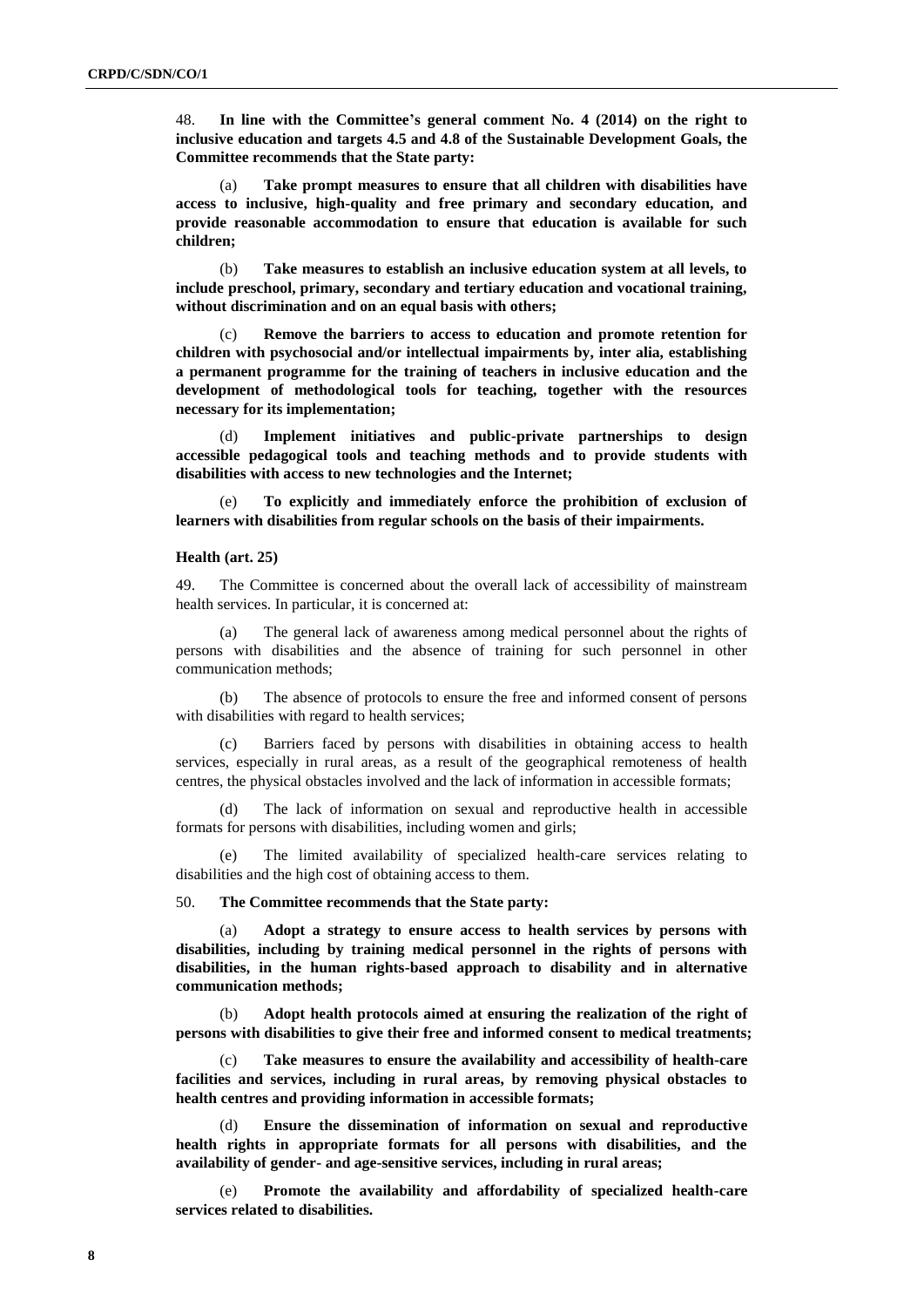#### **Habilitation and rehabilitation (art. 26)**

51. The Committee is concerned that there is a lack of adequate legislation in the State party to ensure access to habilitation and rehabilitation services and that the measures taken are not in compliance with the Convention, inasmuch as they maintain a medical-oriented approach and do not address the required changes in society and in education.

52. **The Committee recommends that the State party adopt the legislation necessary to provide access to habilitation and rehabilitation services, ensuring that they are human rights-based and involve organizations of persons with disabilities.**

#### **Work and employment (art. 27)**

53. The Committee is concerned about the absence of adequate and enforceable measures to ensure compliance with policies and strategies to promote livelihood and employment opportunities in the public and private sector for persons with disabilities.

54. **The Committee recommends that the State party take effective and affirmative measures to provide for the employment of persons with disabilities in the public and private sectors, to ensure that the open labour market is inclusive and accessible and to provide for the availability of reasonable accommodation.**

55. The Committee notes that article 24 (7) of the Civil Service Act of 2007 establishes a 2 per cent quota for the employment of persons with disabilities. It is, however, concerned that this provision is not legally or administratively enforceable and allows for exceptions based on the "nature of the job and the nature of the disability".

56. **The Committee recommends that the State party review article 24 (7) of the Civil Service Act of 2007 to remove exceptions to the quota system based on the "nature of the job and the nature of the disability" and to make the 2 per cent quota administratively and legally enforceable.**

### **Adequate standard of living and social protection (art. 28)**

57. The Committee is concerned that social protection and poverty alleviation measures for families in vulnerable circumstances do not meet the basic needs of persons with disabilities. The Committee is furthermore concerned that persons with disabilities lack the resources to meet the additional costs of disability.

## 58. **The Committee recommends that the State party:**

(a) **Review its social protection and poverty alleviation schemes with the aim of guaranteeing an adequate standard of living for persons with disabilities, including through compensation schemes in the form of allowances that will enable persons with disabilities to meet disability-related expenses;** 

Pay attention to the links between article 28 of the Convention and target **10.2 of the Sustainable Development Goals, to empower and promote the economic inclusion of all persons, irrespective of their disability status.**

## **Participation in political and public life (art. 29)**

59. The Committee is concerned about:

(a) Electoral laws excluding persons with intellectual and/or psychosocial disabilities from the election process by establishing "mental capacity" as a prerequisite for the right to vote and to stand for public office;

The inaccessibility of the voting environment and the absence of electoral materials and information in accessible formats such as Braille, sign language and Easy Read;

(c) The lack of training for election officials to address the requirements of persons with disabilities at polling centres;

(d) The lack of support for persons with psychosocial and intellectual disabilities to exercise their right to vote and stand for election.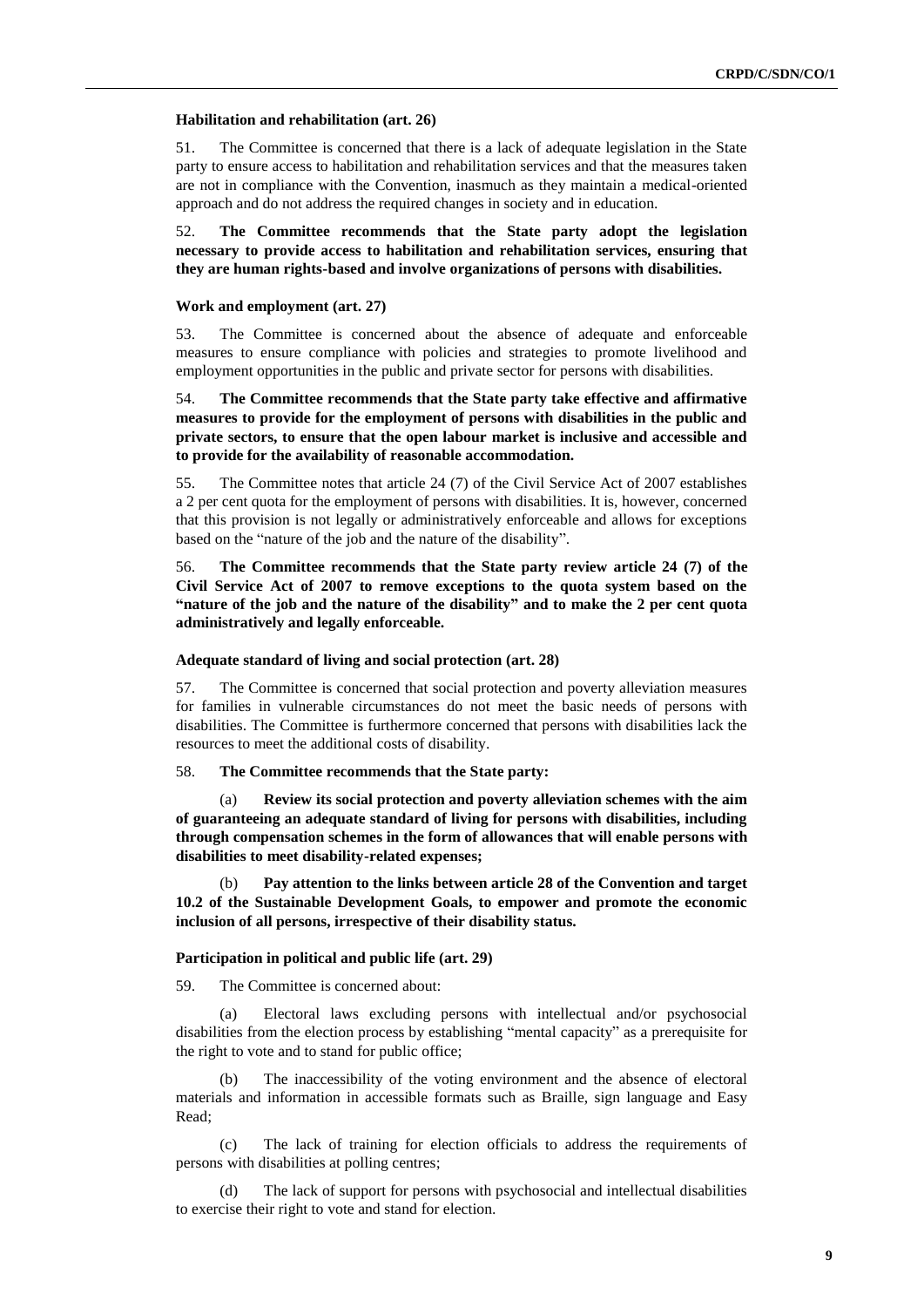60. **The Committee recommends that the State party:**

(a) **Review its electoral laws, in line with the Committee's general comment No.1 (2014) on equal recognition before the law, with a view to including persons with intellectual and/or psychosocial disabilities in electoral processes and removing the requirements that prevent persons with intellectual and/or psychosocial disabilities from exercising their right to vote and stand for office;**

(b) **Adopt measures to ensure the accessibility of the voting environment, including the provision of electoral materials and information in accessible formats for all persons with disabilities;**

(c) **Conduct appropriate training for election officials on the rights of persons with disabilities, at all stages of the electoral process, to enable their effective participation in electoral and political processes;** 

(d) **Provide adequate support for persons with intellectual and/or psychosocial disabilities to enable them to exercise their right to vote and stand for public office.** 

## **Participation in cultural life, recreation, leisure and sport (art. 30)**

61. The Committee is concerned about the State party's insufficient efforts to support participation by persons with disabilities in cultural, recreational, leisure and sporting activities. The Committee is concerned that the State party has yet to ratify the Marrakesh Treaty to Facilitate Access to Published Works for Persons Who Are Blind, Visually Impaired, or Otherwise Print Disabled.

62. **The Committee recommends that the State party take steps to support and encourage the participation of persons with disabilities, including children, in cultural, recreational, leisure and sporting activities. It also recommends that the State party promptly ratify the Marrakesh Treaty to Facilitate Access to Published Works for Persons Who Are Blind, Visually Impaired, or Otherwise Print Disabled.**

## **C. Specific obligations (arts. 31–33)**

**Statistics and data collection (art. 31)**

63. The Committee is concerned about the lack of comparable disaggregated data on persons with disabilities in all sectors of the State party.

64. **The Committee recommends that the State party include the Washington Group Short Set of Questions on Disability in the upcoming census, include disability matters in the monitoring indicators for the implementation of the Sustainable Development Goals and pay attention to the links between article 31 of the Convention and target 17.18 of the Sustainable Development Goals to increase significantly the availability of high-quality, timely and reliable data, disaggregated by income, gender, age, race, ethnicity, migratory status, disability, geographical location and other characteristics relevant in its national context.**

## **International cooperation (art. 32)**

65. The Committee is concerned about the lack of effective consultation with persons with disabilities, or their participation and inclusion, through their representative organizations, in international cooperation programmes.

66. **The Committee recommends that the State party adopt measures to ensure effective participation, inclusion and consultation with persons with disabilities, through their representative organizations, in international cooperation programmes.**

## **National implementation and monitoring (art. 33)**

67. The Committee is concerned about the lack of resources available for the effective comprehensive monitoring conducted by the independent monitoring framework